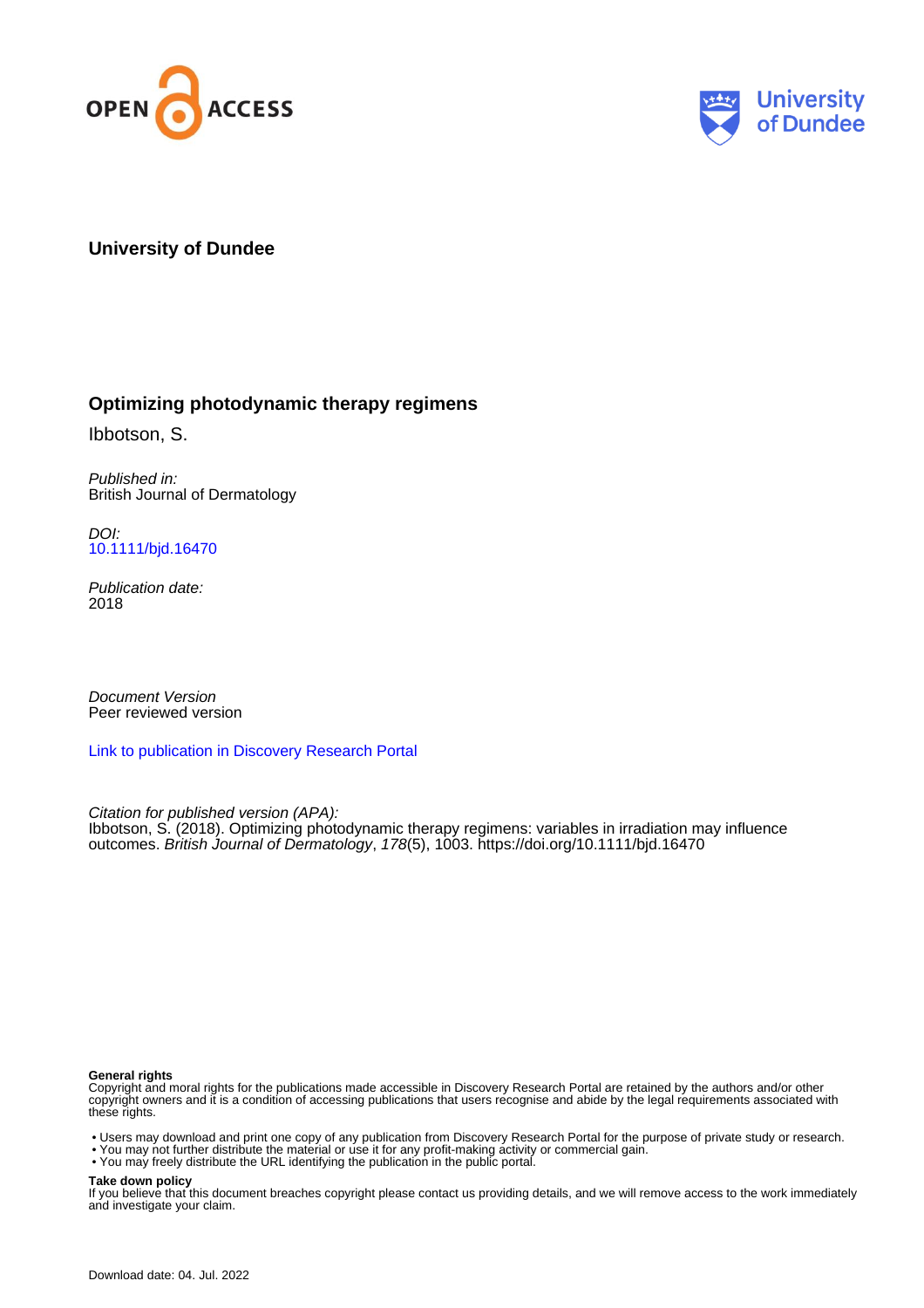"This is the peer reviewed version of the following article: Ibbotson, S. (2018). Optimizing photodynamic therapy regimens: variables in irradiation may influence outcomes. The British journal of dermatology, 178(5), 1003. DOI: 10.1111/bjd.16470, which has been published in final form at https://onlinelibrary.wiley.com/doi/ abs/10.1111/bjd.16470. This article may be used for noncommercial purposes in accordance with Wiley Terms and Conditions for Use of Self-Archived Versions."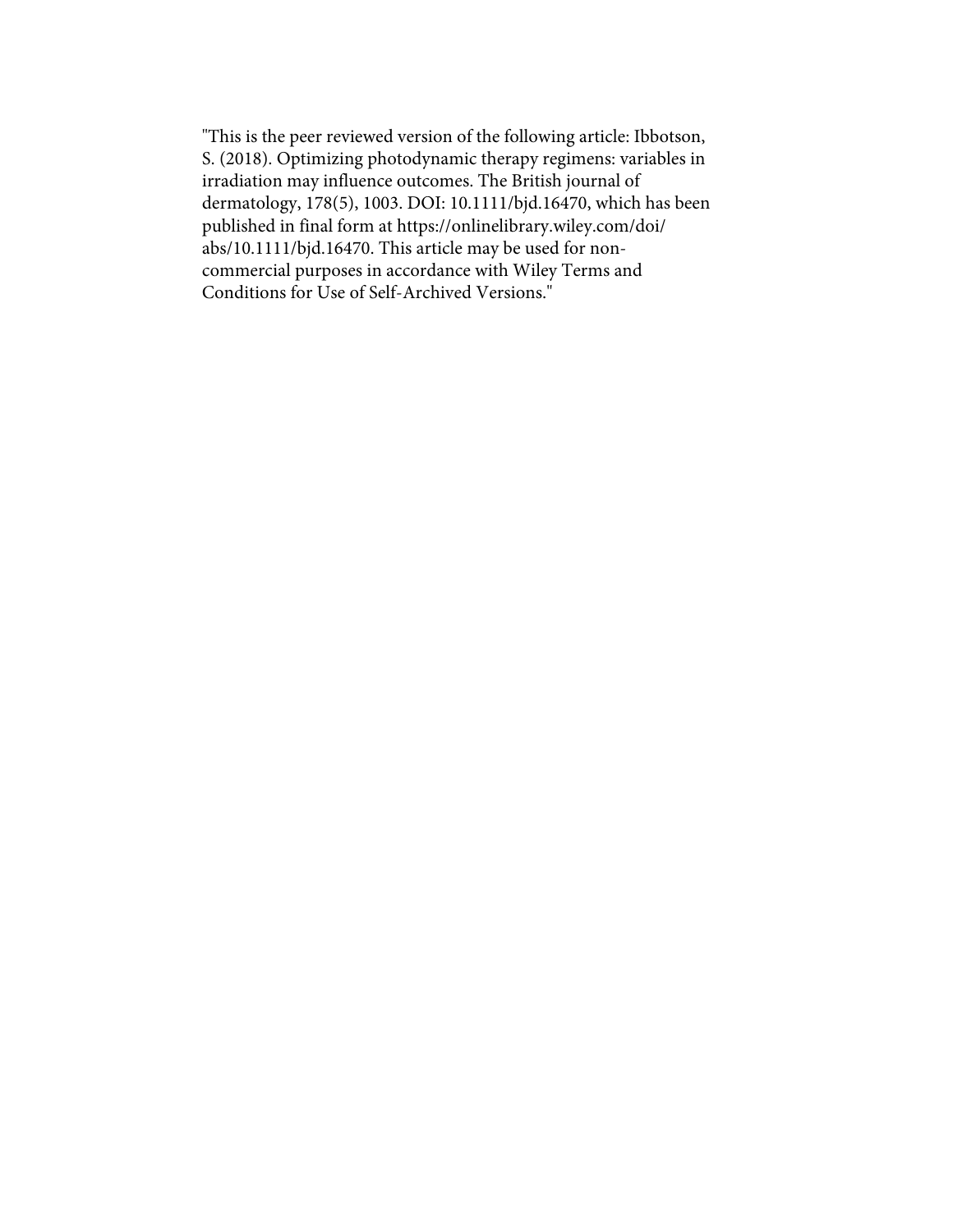**Title:** Optimising PDT regimes: variables in irradiation may influence outcomes

**Author:** Professor Sally Ibbotson, Photobiology Unit, Dermatology Department, University of Dundee, Ninewells Hospital & Medical School, Dundee, DD1 9SY; Tel: 01382 383499; email: [s.h.ibbotson@dundee.ac.uk](mailto:s.h.ibbotson@dundee.ac.uk)

Topical photodynamic therapy (PDT) is widely accepted as an effective treatment for superficial basal cell carcinoma (sBCC). As with other non-surgical approaches, clearance and recurrence rates are higher following PDT than definitive surgical excision, with overall clearance at one year of approximately 76% being expected<sup>1</sup>. For many patients this is a very suitable treatment approach, particularly if lesions are large and/or multiple or the patient is not suitable for surgery because of co-morbidities. However, optimising PDT outcomes through exploration of variables in treatment parameters, such as drug and light delivery is a priority.

Kessels and colleagues, report on a randomised controlled trial in which topical aminolaevulinic acid (ALA) PDT using a fractionated irradiation regime with a 2-hour dark interval delivered on one day was compared with conventional methyl aminolevulinate (MAL) PDT given as two treatments one week apart for sBCC<sup>2</sup>. This research group has previously undertaken pre-clinical and clinical studies, indicating that high clearance rates can be achieved using this fractionated ALA PDT regime<sup>3</sup>. The twofold irradiation process resulted in superior clearance rates of sBCC compared with a single continuous irradiation when followed up to 5 years after treatment<sup>4</sup>, supporting previous pre-clinical study observations<sup>4,5</sup>. The hypothesis is that increased efficiency of PDT may be achieved due to optimising reoxygenation during the dark interval and through an enhanced immune response<sup>4</sup>.

In the current study, whilst there was a suggestion of higher clearance rates of sBCC one year after the fractionated ALA PDT regime compared with the MAL PDT regime, this was a non-significant result possibly due to the sample size and power of the study. Indeed, the fractionated ALA PDT regime resulted in greater side effects, notably pain. The study arms had several variables of prodrugs, application time of prodrugs, light sources and irradiation regimes. Therefore, given also that the differences in efficacy were non-significant, it is difficult to draw firm conclusions regarding the actual impact of the fractionation of irradiation per sae.

The study was well undertaken in robust format and building on the authors track record from earlier studies, together indicates that a fractionated ALA PDT regime undertaken within the same day is an option for effective treatment of sBCC, although patients need to be advised of the risk of higher pain levels. It would be most interesting to compare ALA PDT with MAL PDT both with fractionated irradiation as the only variable in a larger sample size.

This is an important contribution to the literature as it highlights that there may be many ways to optimally deliver effective PDT. Clinic arrangements and patient preference regarding acceptance of risk of discomfort with treatment and whether it is preferred to have treatment all in one longer day or to return for a second treatment at one week are factors to take into account. Whilst effective, we cannot conclusively say that there is a conferred advantage of a fractionated regime for effective clearance of sBCC and it may be at the trade-off of increased side effects but having options regarding how to deliver effective PDT is key and this certainly warrants further study.